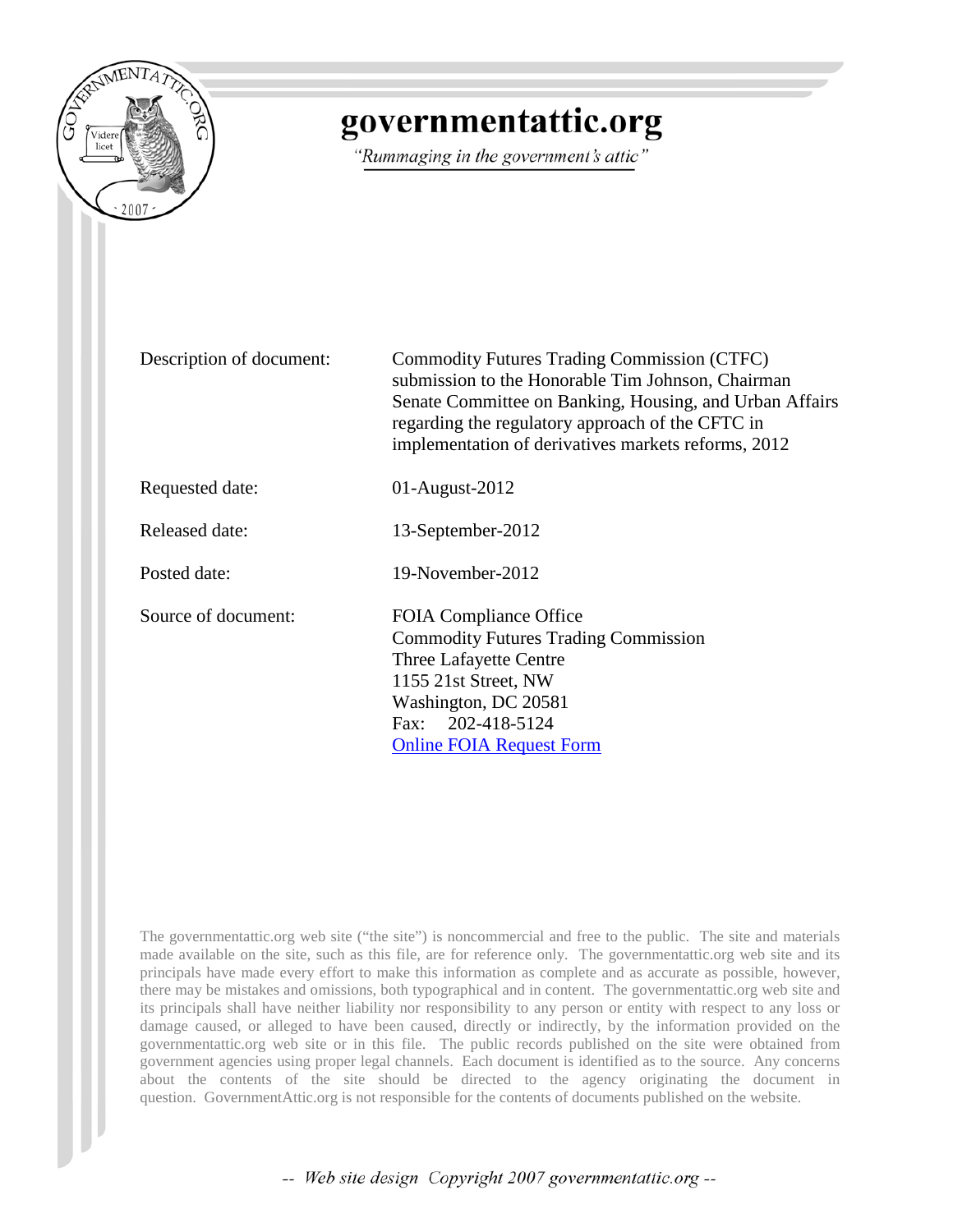

#### **U.S. COMMODITY FUTURES TRADING COMMISSION**

Three Lafayette Centre 1155 21<sup>st</sup> Street, NW, Washington, DC 20581 Telephone: (202) 418-5105 Facsimile: (202) 418-5124 www.cftc.gov

FOIA Office

September 13, 2012

RE: 12-00137-FOIA Correspondence to Senator Tim Johnson

This is in response to your request dated August I, 2012 under the Freedom of Information Act seeking access to the CFTC's response to Senator Tim Johnson. In accordance with the FOIA and agency policy, we have searched our records, as of August 1, 2012, the date we received your request in our FOIA office. We have located and reviewed the responsive records. You are granted full access to the responsive records, which are enclosed.

If you are not satisfied with this response to your request, you may appeal by writing to Freedom of Information Act Appeal, Office of the General Counsel, Commodity Futures Trading Commission, Three Lafayette Centre, 8<sup>th</sup> Floor, 1155 21st Street, N.W., Washington, D.C. 20581, within 30 days of the date of this letter. Please enclose a copy of your original request and a copy of this response.

If you have any questions about the way we handled your request, or about our FOIA regulations or procedures, please contact Joan Fina at 202-418-7621 .

Sincerely. Joan E. Fina Counsel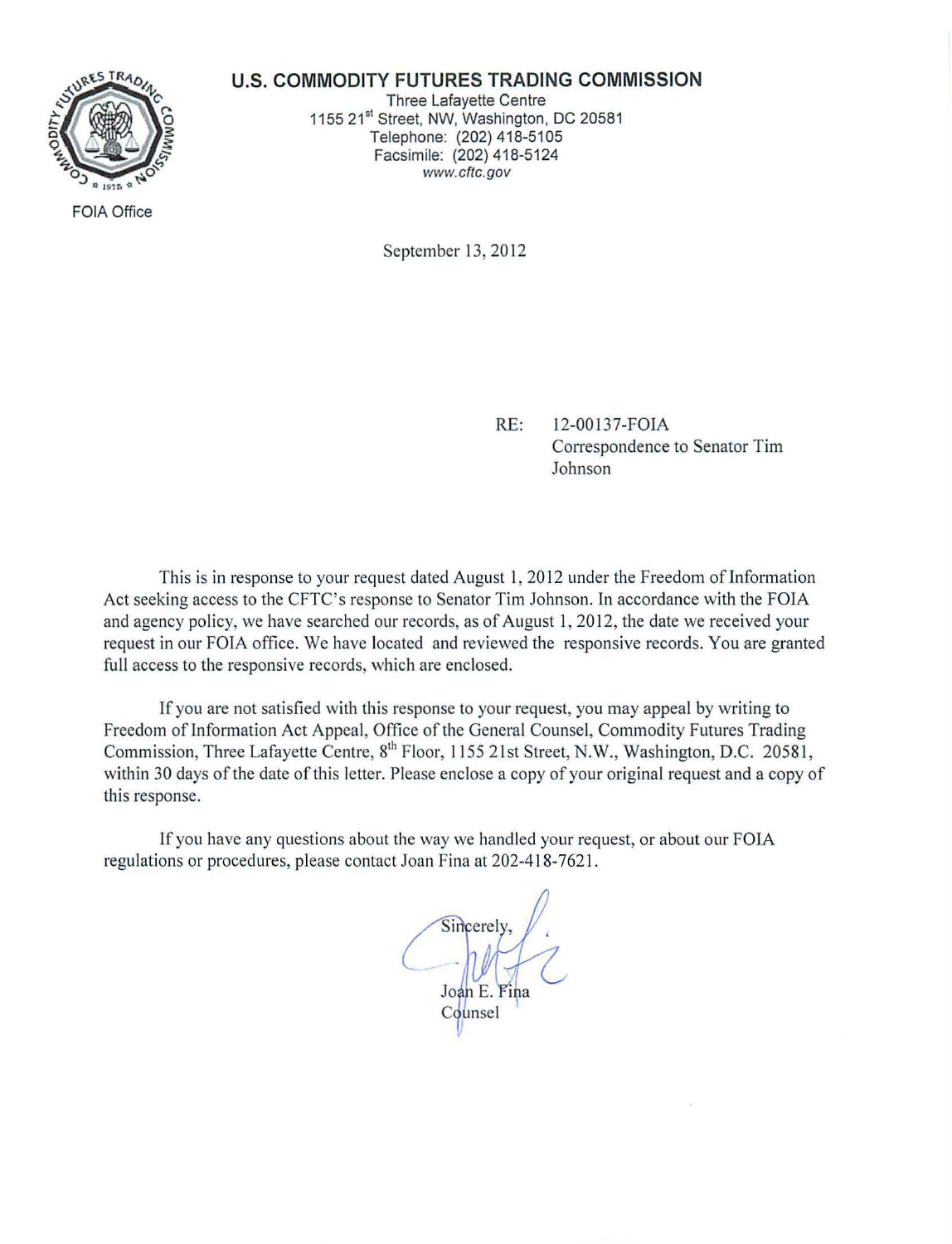

**U.S. Commodity Futures Trading Commission** Three Lafayette Centre,1155 21st Street, NW, Washington, DC 20581 *www.cftc.gov*

Chairman

Gary Gensler (202) 418-5050

May 14, 2012

The Honorable Tim Johnson, Chairman Committee on Banking, Housing, and Urban Affairs U.S. Senate Washington, D. C.

Dear Mr. Chairman:

Thank you for the opportunity to inform you regarding the regulatory approach of the Commodity Futures Trading Commission (CFTC) in implementation of derivatives markets reforms.

In 2008, the financial system and the financial regulatory system failed the American public. Swaps – developed to help manage and lower risk for commercial companies – also concentrated and heightened risk in financial institutions. In response, Congress and the President came together and passed the historic Dodd-Frank Wall Street Reform and Consumer Protection Act (the Dodd-Frank Act). Title VII of the Act amended the Commodity Exchange Act (CEA) to establish a comprehensive new regulatory framework for the previously unregulated swaps market. The legislation was enacted to reduce risk, increase transparency and promote market integrity within the financial system. It does so by providing for the registration and comprehensive regulation of swap dealers and major swap participants; imposing clearing and trade execution requirements for standardized swaps; creating robust recordkeeping and realtime reporting regimes; and enhancing the Commission's rulemaking and enforcement authorities.

To date, the CFTC has completed 32 reforms to bring oversight to the swaps market. The Commission is on track to complete the approximately 20 remaining reforms this year.

The Commission will continue looking at appropriate timing for compliance, balancing the direction to protect the public with providing adequate time for market participants to comply with new requirements. For instance, in the Commission's finalized rules, registered clearinghouses will have up to a year to come into compliance with certain provisions.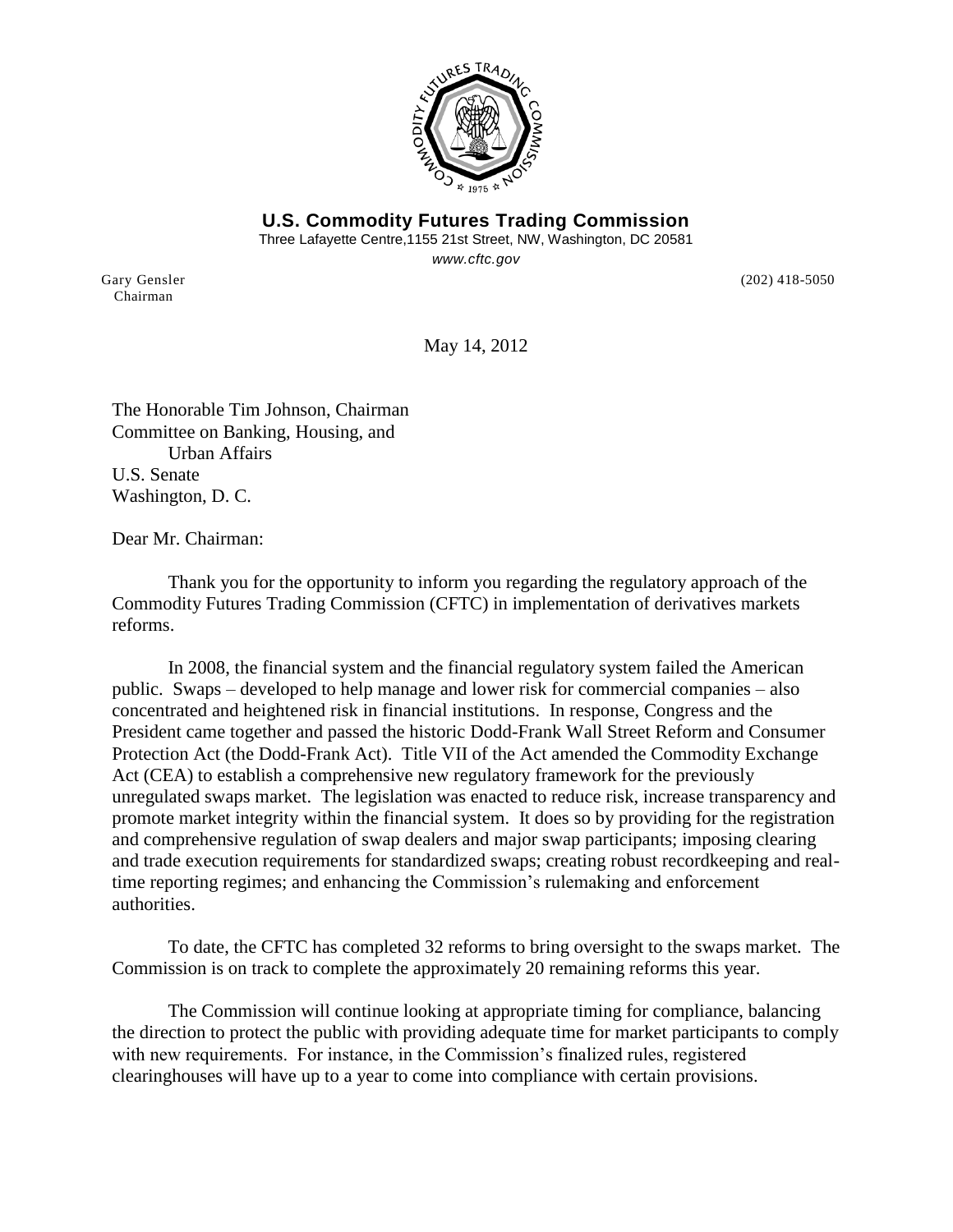Two principles have guided the Commission throughout the rule-writing process. First is the statute itself. Second, we are consulting closely with other regulators and taking input from the public. We are working very closely with the Securities and Exchange Commission, the Federal Reserve, the Federal Deposit Insurance Corporation, the Office of the Comptroller of the Currency and other prudential regulators, which includes sharing many of our memos, term sheets and draft work product. CFTC staff and Commissioners have had substantial consultation with other regulators on implementation of the Dodd-Frank Act.

In addition to working with our domestic counterparts, we have reached out to and are actively consulting with international regulators to harmonize our approach to swaps oversight. We also share many of our memos, term sheets and draft work product with international regulators. Our discussions have focused on clearing and trading requirements, clearinghouses more generally and swaps data reporting issues, among many other topics.

In order to implement the Dodd-Frank Act, the CFTC established 30 rulemaking teams at the time of enactment. Several additional rulemaking teams have been established as further needs have been identified. The Commission sought to ensure ample opportunities for the public to inform the Commission on rulemakings – even before official public comment periods commenced. For each rulemaking team, a web page was established that allowed for initial input from interested members of the public. Commission staff have also held 16 public roundtables – often jointly with fellow regulators – to hear ideas from the public either prior to or during official comment periods.

Throughout the rulemaking process CFTC Commissioners and staff have held over 1,600 meetings with the public and have received nearly 30,000 comments. This Commission's rulemaking process has greatly benefitted from this public input.

As the Commission was approaching the completion of the proposal phase of rulemaking and turning towards final rules, a detailed ordering of such rules for consideration was posted on the Commission's website in order to give guidance to the public. In May 2011, the Commission reopened many of its comment periods that had closed and extended some existing comment periods so that the public could comment in the context of the entire mosaic of proposed rules. This opportunity was available with respect to all relevant proposed rules, giving the public and market participants the opportunity to comment on compliance costs and to make recommendations regarding the schedule of implementation. That extended comment period closed on June 3, 2011. In addition, in May 2011, CFTC and SEC staff held roundtable sessions to obtain views of the public with regard to implementation dates of the various rulemakings. Prior to the roundtable, CFTC staff released a document that set forth concepts that the Commission may consider with regard to the effective dates of final rules for swaps under the Dodd-Frank Act. The Commission also received written comments from the public regarding the consideration of final rules and appropriate phasing of implementation. A CFTC Staff Concepts and Questions document was published for the public to provide additional feedback over a 60-day comment period.

On September 8, 2011, the Commission sought public comment on proposed rules specifically to establish schedules to phase in compliance requirements for the swap clearing and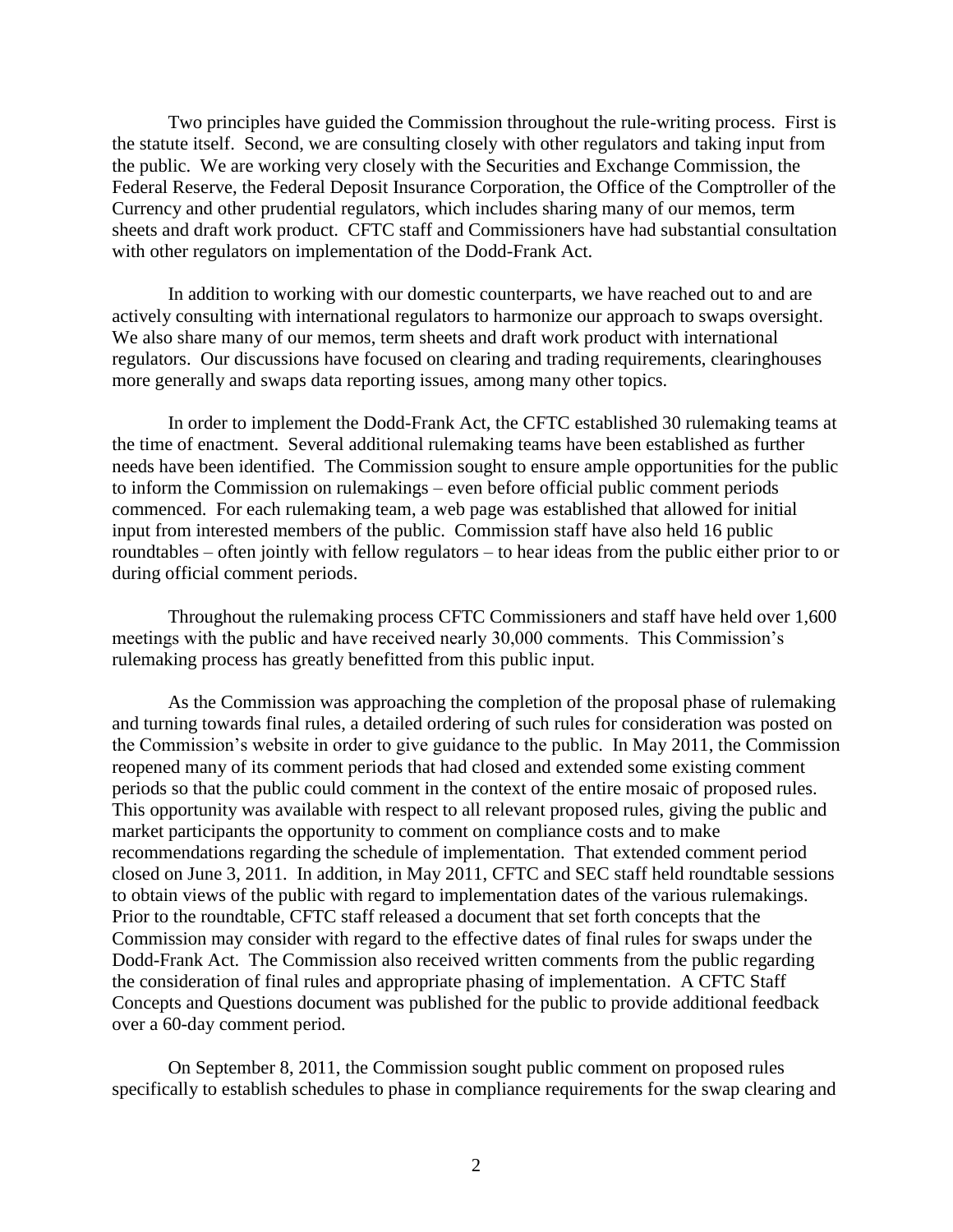trade execution requirement provisions of the Dodd-Frank Act. At that meeting, the Commission also approved a proposed rule to phase in compliance with previously proposed requirements, including the swap trading relationship documentation requirement and the margin requirements for uncleared swaps. The proposal is designed to provide greater clarity to swap dealers and major swap participants regarding the timeframe for bringing their swap transactions into compliance with new documentation and margining rules.

Since Section 15(a) was added to the Commodity Exchange Act in 2000, the CFTC has been required to consider the costs and benefits related to any rulemaking in light of: protection of market participants and the public; the efficiency, competitiveness and financial integrity of the markets; price discovery; sound risk management practices; and the public interest.

The CFTC's application of these statutory requirements is informed by its experience overseeing financial markets and examining the operations of exchanges, clearinghouses and financial intermediaries. These considerations of costs and benefits are presented not only in the cost-benefit section of each Dodd-Frank rulemaking release, but throughout other portions of the rule as well. Each proposed rule release specifically sought public comments with regard to the consideration of costs and benefits.

Through meetings with market participants and the public and through the receipt of public comments, the Commission obtained the views of informed parties to improve its understanding of costs and benefits of the CFTC's rulemakings. This has allowed us to mitigate compliance costs, to the extent consistent with the obligation of the CFTC to promote market integrity, reduce risk and increase transparency as directed by Congress in the Dodd-Frank Act.

On June 30, 2011, the CFTC published in the *Federal Register* its Plan for Retrospective Review of Agency Regulations. In undertaking the effort to conform existing rules to the changes required by the Dodd-Frank Act, the Commission had subjected many of its pre-existing rules to scrutiny. The Commission has reviewed and revised regulations interpreting and applying the Core Principles of Derivatives Clearing Organizations. The Commission has also reviewed, sought comment on, and issued new regulations clarifying its anti-manipulation authority while implementing new authorities provided under the Dodd-Frank Act. The Commission also modified substantially its position limits regime in the implementation of new Dodd-Frank Act requirements. The Commission has revised its regulations related to the investment of segregated customer funds, as well.

The Commission has also finalized rules updating the application of core principles for Designated Contract Markets, which is consistent with the core principles-based regime of the Commodity Exchange Act. In addition, the CFTC has proposed conforming rules that – when finalized and with the benefit of public comment – will help ensure that the Commission's preexisting rules are broadly consistent with the rules implementing the Dodd-Frank Act.

Once the Commission has largely completed the Dodd-Frank rules, the CFTC intends to begin the process of the periodic retrospective review of the remainder of its regulations.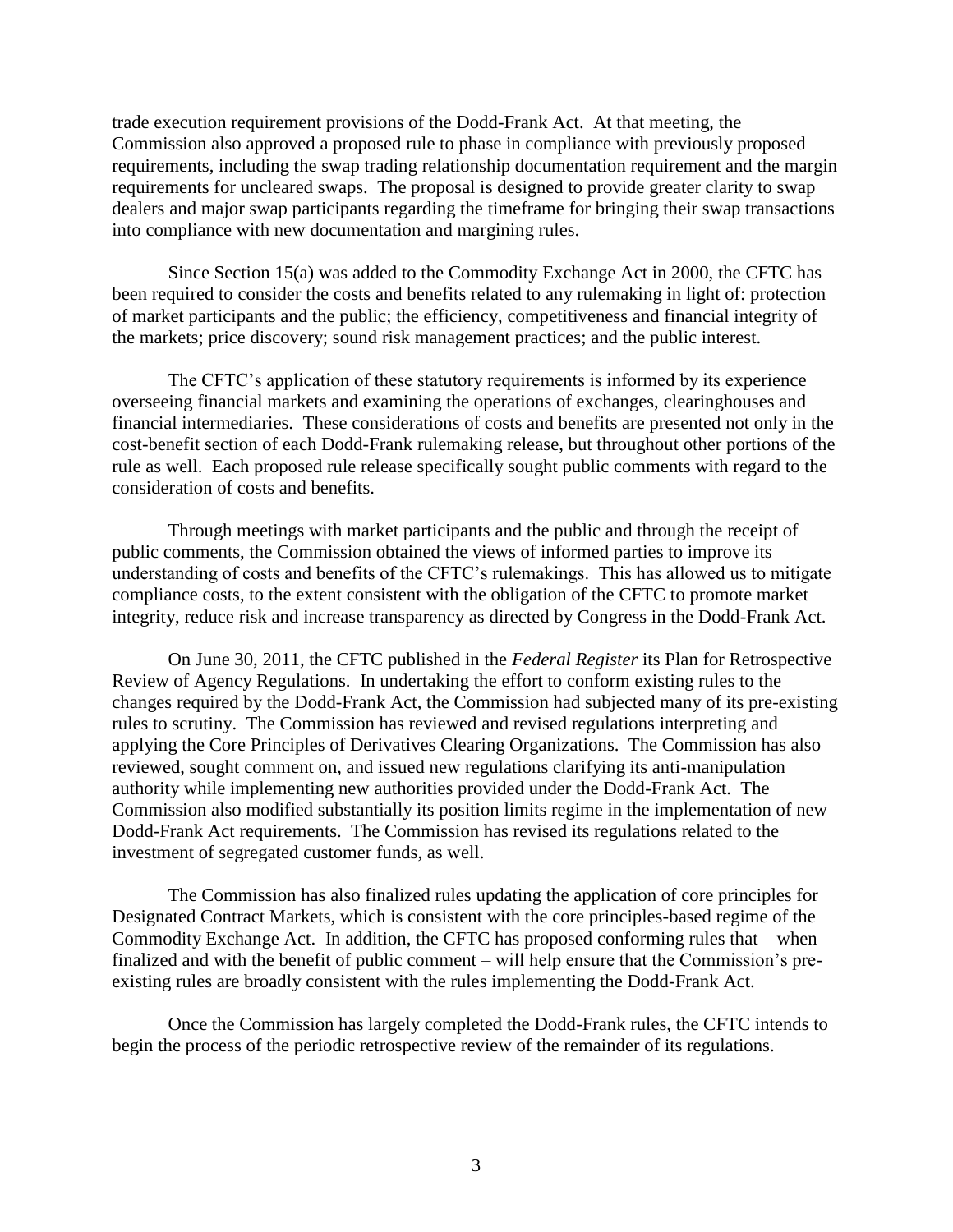Enclosed with this letter is a list summarizing the status of the Dodd-Frank Act rulemaking process at the CFTC.

Thank you for the opportunity to address these matters and for your support of the work of the CFTC.

Sincerely,<br>  $\left(\begin{array}{c} 0 \\ 0 \\ 0 \end{array}\right)$ 

Gary Gensler Chairman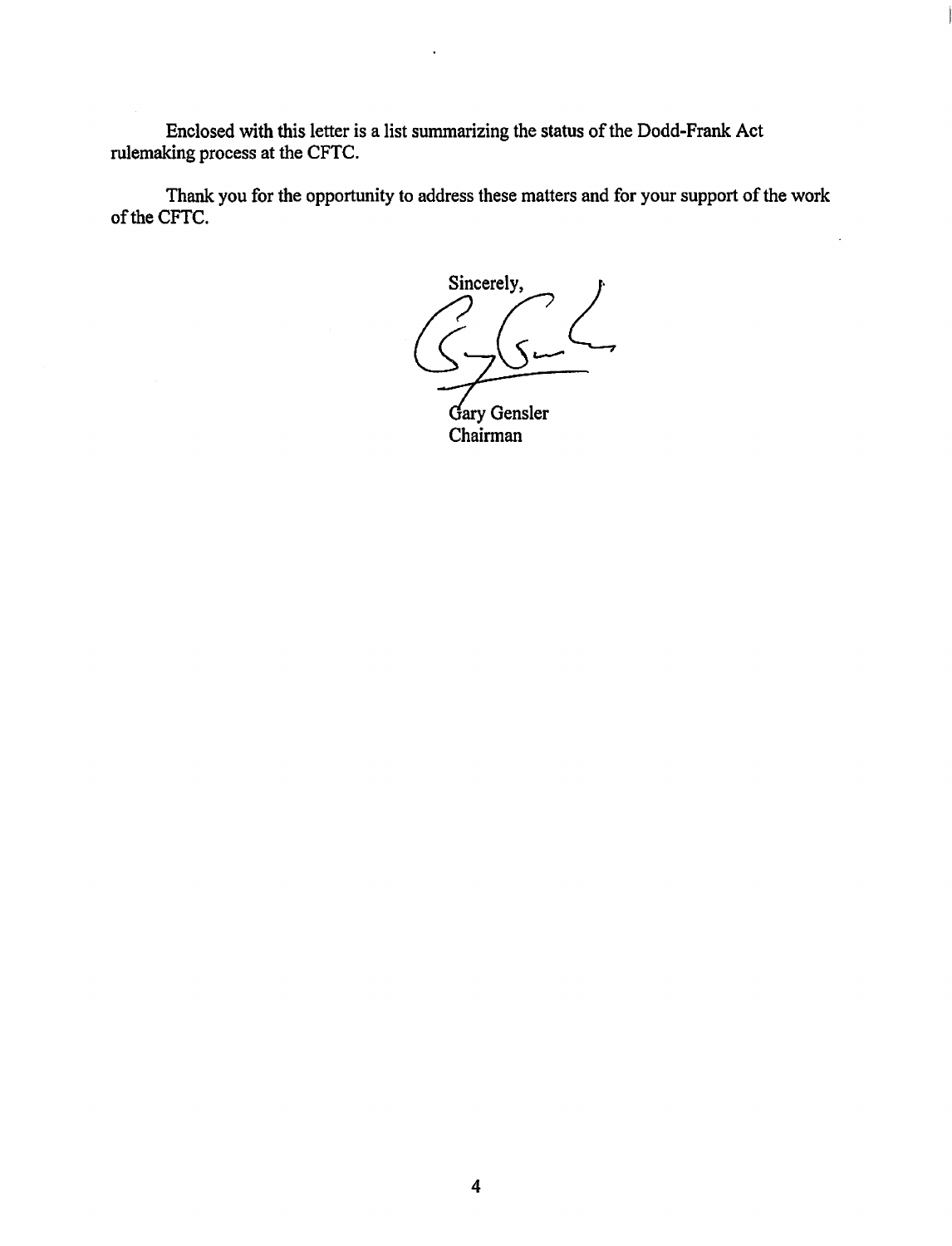## **CFTC Dodd-Frank Update**

### **Final Rules & Guidance**

- Agricultural Commodity Definition
- Agricultural Swaps
- Anti-Manipulation
- Business Affiliate Marketing and Disposal of Consumer Information
- Client Clearing Documentation, Straight Through Processing, Clearing Member Risk Management
- Commodity Options
- Commodity Pool Operators and Commodity Trading Advisors: Amendments to Compliance Obligations
- Derivatives Clearing Organization General Provisions and Core Principles
- Designated Contract Markets Core Principles
- External Business Conduct Standards
- Foreign Boards of Trade Registration
- Internal Business Conduct Standards (Risk Management, Recordkeeping, & CCOs)
- Investment Advisor Reporting on Form PF (Jt. with SEC)
- Investment of Customer Funds (Regulation 1.25)
- Large Trader Reporting for Physical Commodity Swaps
- Position Limits for Futures and Swaps
- Privacy of Consumer Financial Information
- Process for Review of Swaps for Mandatory Clearing
- Process for Rule Certifications for Registered Entities (Part 40)
- Real-Time Reporting for Swaps
- Removal of References to or Reliance on Credit Ratings
- Reporting Certain Post-Enactment Swap Transactions (IFR)
- Reporting Pre-Enactment Swap Transactions (IFR)
- Retail Commodity Transactions Interpretive Guidance on "Actual Delivery"
- Retail Foreign Exchange Intermediaries Regulations & Registration
- Retail Foreign Exchange Transactions Conforming Amendments
- Segregation for Cleared Swaps
- Swap Data Recordkeeping and Reporting Requirements
- Swap Data Repositories Core Principles, Duties  $\&$  Registration
- Swap Dealers and Major Swap Participants Registration
- Swap Dealers, Major Swap Participants, and Eligible Contract Participants Further Definitions (Jt. with SEC)
- Whistleblowers

### **Proposed Rules & Guidance**

- Block Rule
- Capital for Swap Dealers & Major Swap Participants